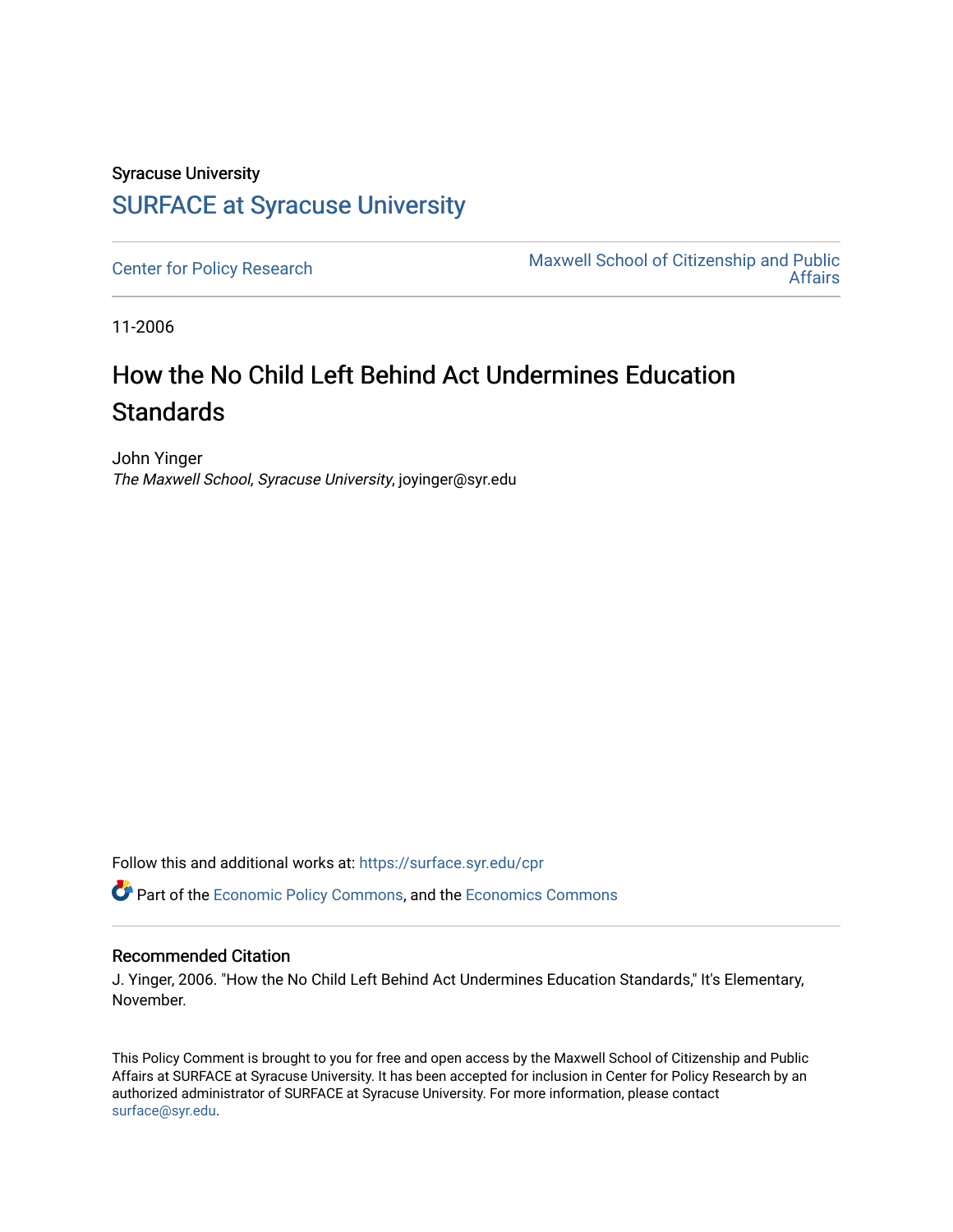It's Elementary

 November 2006 A Monthly Column by EFAP Director John Yinger

## **How the No Child Left Behind Act Undermines Education Standards**

The federal No Child Left Behind Act (NCLB) has brought unprecedented federal involvement in elementary and secondary education. More specifically, NCLB imposes strict new requirements on state education systems and provides additional education funding. This column reports on a recent study that investigates the impact of NCLB on state education policy.<sup>[1](#page-2-0)</sup>

NCLB did not invent the idea of educational accountability. In fact, virtually every state had an education accountability system before NCLB was passed, and many of these state systems were more stringent, and probably more effective, than NCLB. Nevertheless, since NCLB was passed, most states have backed away from their original accountability systems and focused on the NCLB requirements.

NCLB allows each state to devise its own student testing program and to set its own student performance targets. This flexibility in defining tests and targets does not extend to progress in meeting targets, however. Although the precise phase-in provisions are complex, every state is expected to meet its student performance targets by 2014. Schools that do not meet these targets by this date (or that do not make adequate yearly progress along the way) face severe penalties. These penalties include allowing students to leave for another school, providing tutoring, replacing school staff, or even turning control of the school over to the state.

Using data from Kansas and Missouri, William Duncombe, Anna Lukemeyer, and I estimate the extra costs required to meet the NCLB standards, and compare these extra costs to the increases in federal

 $\overline{a}$ 

<sup>&</sup>lt;sup>1</sup> William Duncombe, Anna Lukemeyer, and John Yinger, "The No Child Left Behind Act: Have Federal Funds Been Left Behind?," Working Paper, Center for Policy Research, Syracuse University, Syracuse, NY, September 2006. Available at: **[http://cpr.maxwell.syr.edu/efap/Publications/costing\\_out.pdf](http://cpr.maxwell.syr.edu/efap/Publications/costing_out.pdf)** .